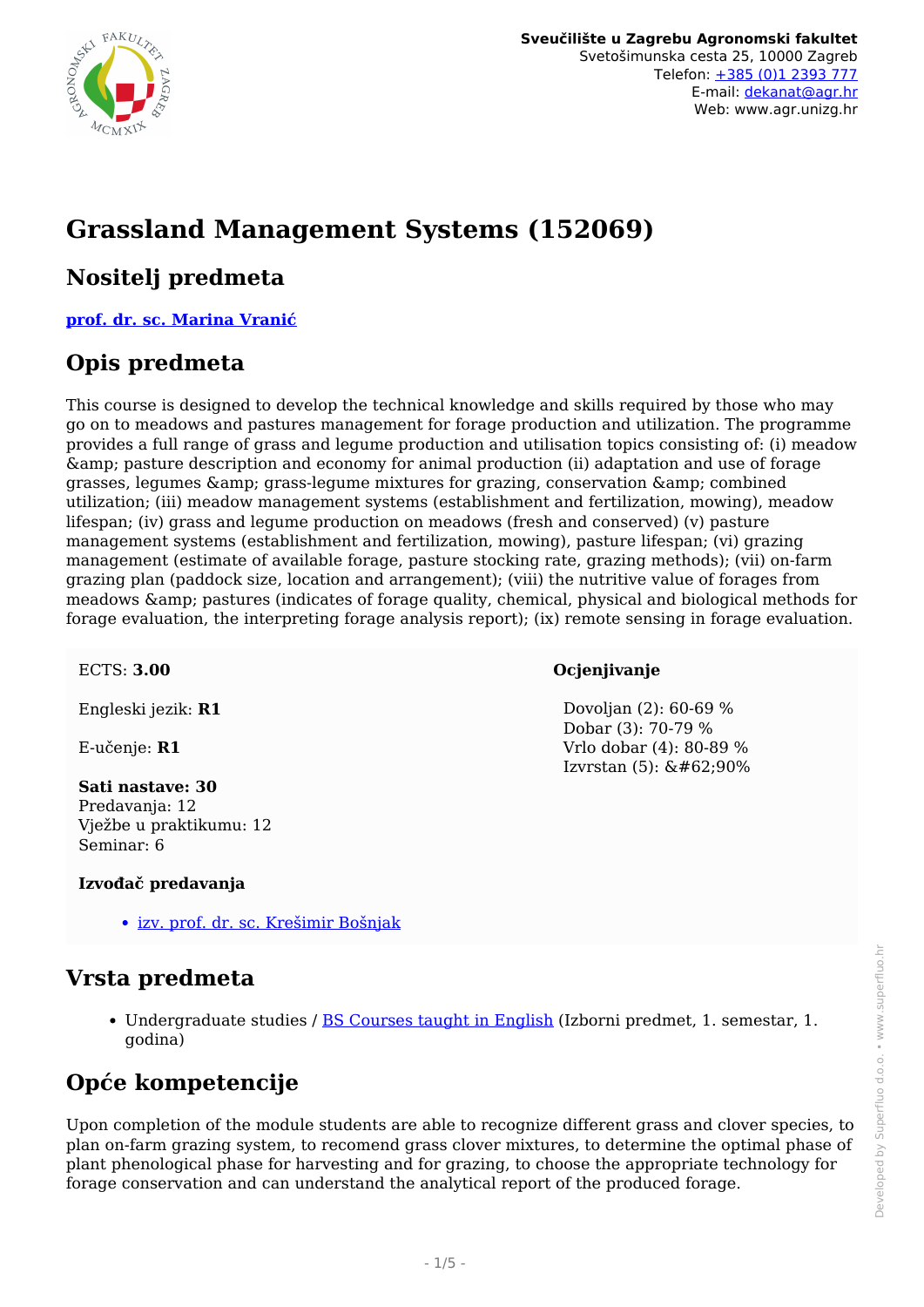

Web: www.agr.unizg.hr

# **Oblici nastave**

#### Lectures

mostly held at the experimental Grassland Research Station on Medvednica mount which is about 40km away from the Faculty where the students receive transportation to.

#### Laboratory practice/exercises

include an introduction to forage sampling and laboratory equipment used for the determination of forage basic chemical composition by wet chemistry or by NIR spectroscopy. Students become familiar with the basic chemical parameters determined in the lab and their influence on forage nutritive value. Student is asked to analyze a couple of forage samples by NR spectroscopy and to read the analytical report.

Field work

include a tour around the experimental Grassland Research Station which enables students to detect certain forage types, to understand current grassland experiments, to see the field equipment and machinery used for forage conservation and feeding with en emphasis on big bale haylage production.

Seminars  $\bullet$ 

throughout the semester, the student is obligated to make the seminar and present it during lectures. The seminar covers 4 pages written in the World and 10-15 minutes of power point presentation.

# **Ishodi učenja i način provjere**

| Ishod učenja                                                                                                                                                                                                 | Način provjere                        |
|--------------------------------------------------------------------------------------------------------------------------------------------------------------------------------------------------------------|---------------------------------------|
| Students will be able to describe basic for age production<br>systems.                                                                                                                                       | Class discussion, seminar, oral exam  |
| Students will be able to identify and describe basic grass and<br>clover species in terms of biological aspects of grow, their<br>management and recommended utilisation.                                    | Discussion, writing test              |
| Students will be able to compose grass & amp; clover mixture for<br>mowing, grazing, combined utilisation conferring tolerance to<br>defoliation frequency and to drought, nutrient, and winter<br>stresses. | Discussion, writing test, oral exam   |
| Students will be able to describe and compare agro-technology<br>applied for meadow and pasture management the year around.                                                                                  | Class discussion, seminar             |
| Students will be able to focus the principles of forage<br>conservation/pasture and grazing management toward practical<br>approaches to resource conservation and livestock production.                     | Practical work, field trip, oral exam |
| Students will be able to design on-farm grazing plan.                                                                                                                                                        | Seminar, field discussion             |

# **Način rada**

### **Obveze nastavnika**

Teachers are expected to keep records on the class attendence, to keep students informed on the planned activities, to explaine all the the topics involved in the class, to specify seminar topics on time, to discuss more topics on the students  $\&\#39$ ; interest, to prepare writing exams and to evaluate students work throught semester.

### **Obveze studenta**

The student should regularly attend classes, meet the obligations throught the semester and successfully pass seminar work, writing exams and the final exam.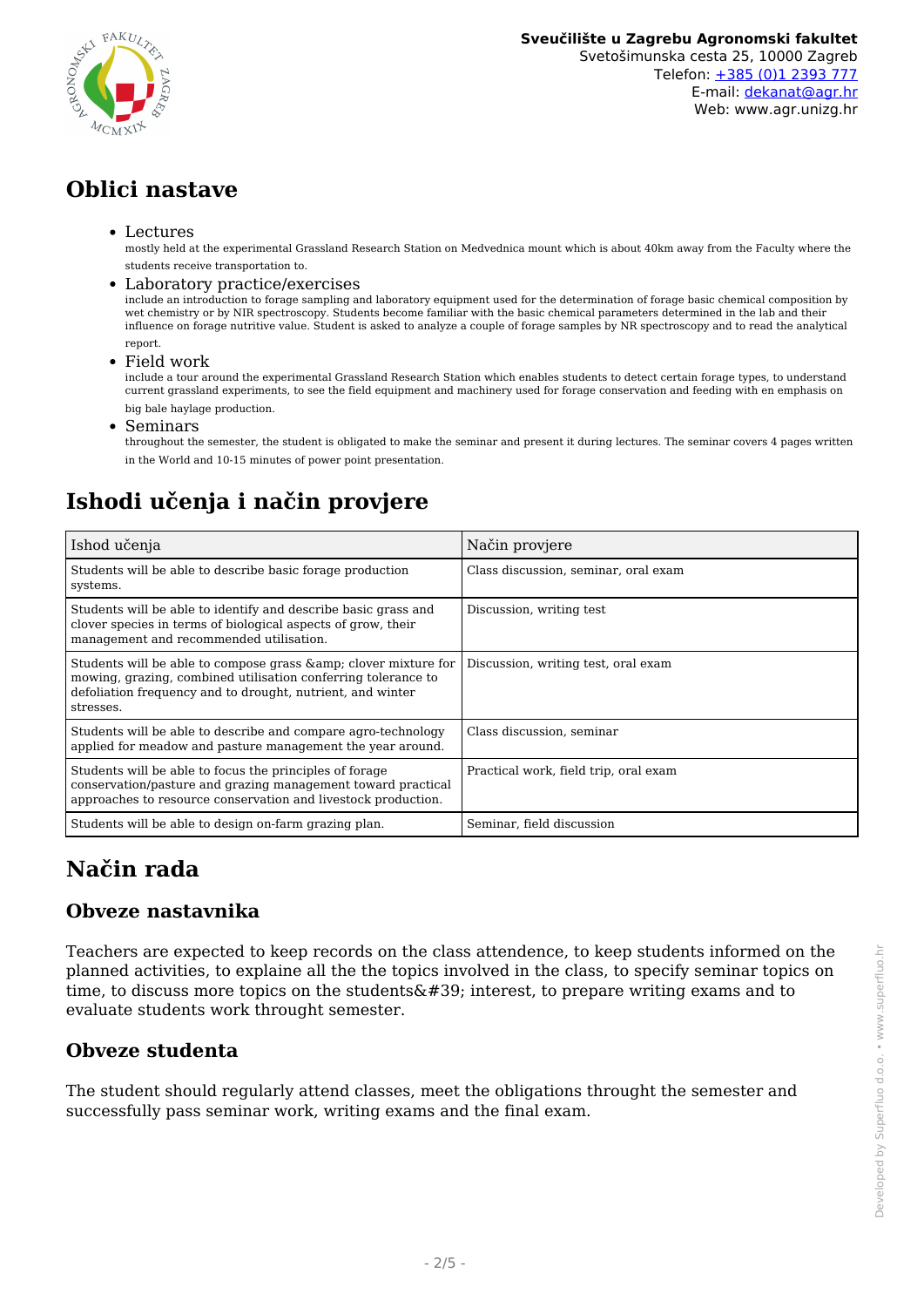

# **Polaganje ispita**

| Elementi<br>praćenja                  | Maksimalno<br>bodova ili<br>udio u ocjeni | Bodovna skala  <br>ocjena                       | Ocjena                                                                            | Broj sati<br>izravne<br>nastave | Ukupni broj<br>sati rada<br>prosječnog<br>studenta | ECTS bodovi  |
|---------------------------------------|-------------------------------------------|-------------------------------------------------|-----------------------------------------------------------------------------------|---------------------------------|----------------------------------------------------|--------------|
| Seminar essay                         | 50                                        | up to $20$<br>21-25<br>26-30<br>31-35<br>36-40  | Nedovoljan (1)<br>Dovoljan (2)<br>Dobar $(3)$<br>Vrlo dobar (4)<br>Izvrstan (5)   |                                 |                                                    | 0.5          |
| Class attendance<br>and participation | 50                                        | up to $20$<br>21-25<br>26-30<br>31-35<br>36-40  | Nedovoljan (1)<br>Dovoljan (2)<br>Dobar $(3)$<br>Vrlo dobar (4)<br>Izvrstan $(5)$ |                                 |                                                    | 0.5          |
| Major (hour)<br>tests                 | 100                                       | up to $60$<br>61-70<br>71-80<br>81-90<br>91-100 | Nedovoljan (1)<br>Dovoljan (2)<br>Dobar $(3)$<br>Vrlo dobar (4)<br>Izvrstan $(5)$ |                                 |                                                    | $\mathbf{1}$ |
| Final exam                            | 100                                       | up to $60$<br>61-70<br>71-80<br>81-90<br>91-100 | Nedovoljan (1)<br>Dovoljan (2)<br>Dobar $(3)$<br>Vrlo dobar (4)<br>Izvrstan $(5)$ |                                 |                                                    | $\mathbf{1}$ |
| Total                                 | 300                                       |                                                 |                                                                                   |                                 |                                                    | 3            |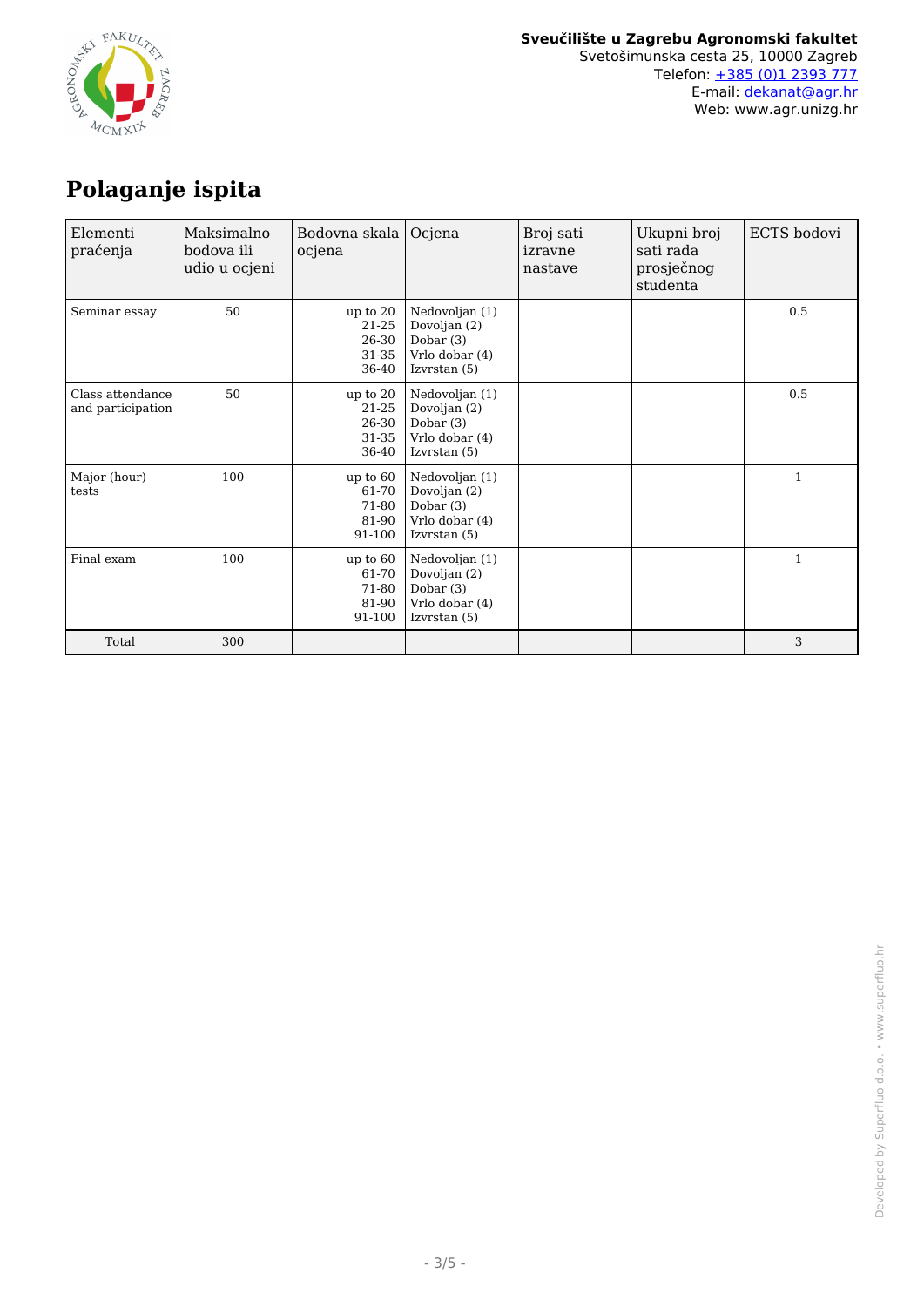

# **Tjedni plan nastave**

- 1. Course introduction, meadow & amp; pasture description and economy for animal production - Definition of 'grassland' and description of meadows and pastures; classification of natural and introduced, importance in terms of hectarage and productivity and their economy for animal production.
- 2. Adaptation and use of forage grasses and legumes Adaptation and use of forage grasses and legumes for pasture/conserved feed, physiological attributes of forage species, ecophysiological adaptations of species to prevailing environmental and managerial factors; required agro-technology
- 3. Grass and legume mixtures Grass-legume mixtures for mowing, grazing, combined utilization.
- 4. Meadow management systems Establishment and fertilization: methods of seeding, renovation and rejuvenation; inoculation, companion planting, weed control; mowing (plant maturity stage, height, frequency). Sward lifespan: management and maintenance practices.
- 5. Grass and legume production on meadows Green and conserved forage management: hay  $\&$ ; silage, production systems; timing, processing and storage.
- 6. Pasture management systems Establishment and fertilization: methods of seeding, renovation and rejuvenation; inoculation, companion planting, weed control. Sward lifespan: management and maintenance practices. Managed grazing systems; balancing seasonal variations in supply and demand; utilization efficiency. Effects of grazing animals on pastures.
- 7. G Grazing management Pastures utilization by grazing & combined pasture utilisation (mowing & amp; grazing). An estimate of available forage (deciding when to move animals to a fresh paddock), pasture stocking rate.
- 8. Grazing management Grazing methods (continuous and rotational stocking, strip grazing, creep grazing, forward creep grazing, limit grazing).
- 9. On-farm grazing plan Fencing (types of fences, posts, length of lanes, gates), corridors, watering points, shadows, salting points. Paddock size, location and arrangement, on-farm grazing plan.
- 10. Nutritive value of forages from meadows & amp; pastures Indices of forage quality; determinants of intake; digestibility; nutrient content; changes with maturity and with time in season; anti-quality factors; quality relative to nutritive demand of different class of livestock. Chemical, physical and biological methods for forage evaluation and the interpreting forage
- 11. Remote sensing in forage evaluation Application of remote sensing techniques in forage evaluation
- $12. -$
- 13. -
- 14. -
- $15. -$

# **Obvezna literatura**

- 1. Hopkins, A. (ed) (2000) Grass its production and utilization, Blackwell Science.
- 2. Ball, D.M., Hoveland, C.S., Lacefield, G.D. (2002.): Southern Forages. Third edition. Published by the Potash & amp; Phosphate Institute (PPI), Georgia, USA.
- 3. Barnes, R.F., (ed) (2007) Forages- the science of grassland agriculture, Blackwell Publishing
- 4. Cherney, J.H. i Cherney, D.J.R. (1998) Grass for Dairy Cattle, CABI Publishing